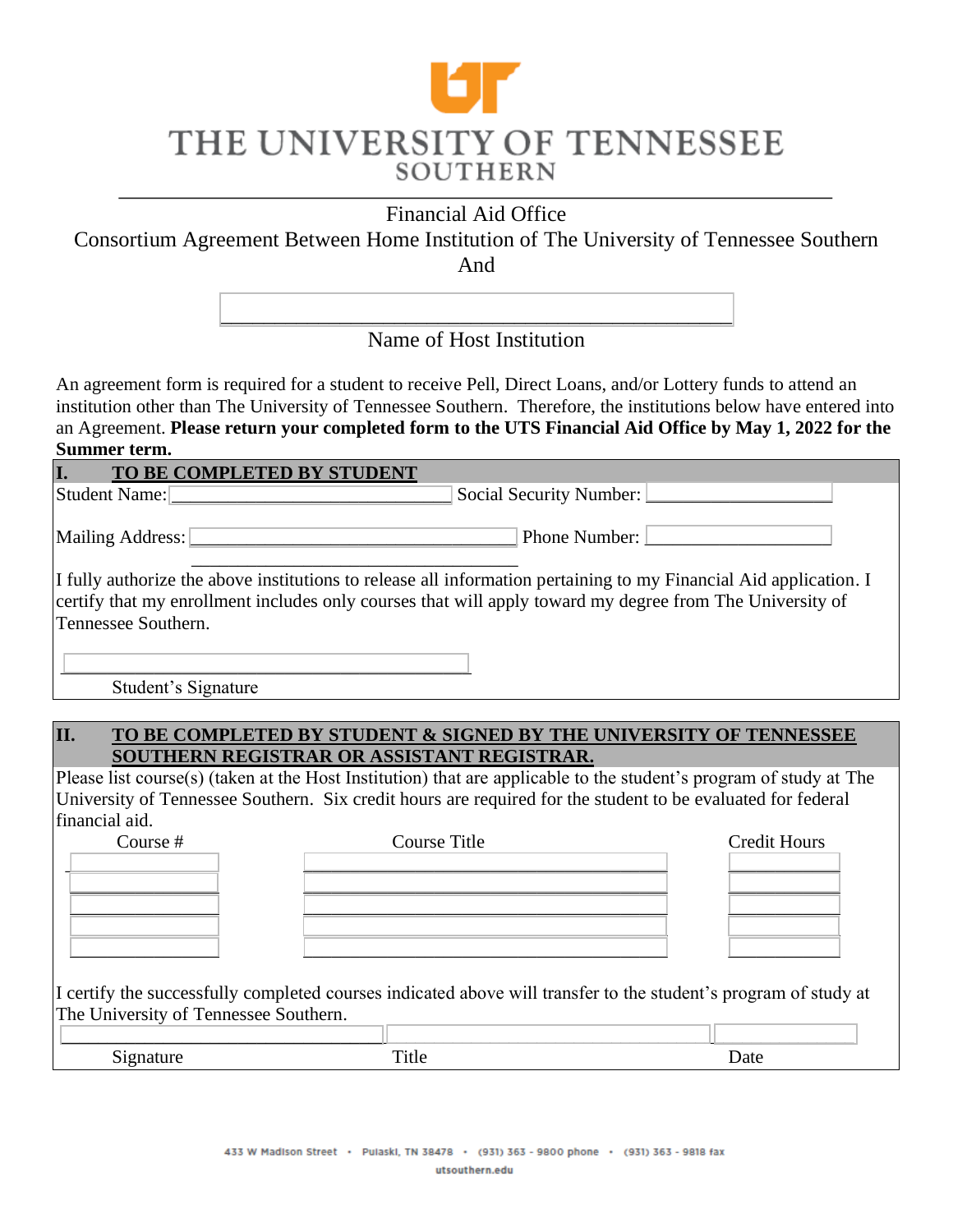## Ur THE UNIVERSITY OF TENNESSEE **SOUTHERN**

| III.<br>TO BE COMPLETED BY FINANCIAL AID OFFICE AT HOST INSTITUTION. |                                                                            |  |  |  |
|----------------------------------------------------------------------|----------------------------------------------------------------------------|--|--|--|
|                                                                      |                                                                            |  |  |  |
|                                                                      | certifies that the above student has registered as a transient student for |  |  |  |
| (Institution)                                                        |                                                                            |  |  |  |
|                                                                      | <b>Cost of Attendance:</b>                                                 |  |  |  |
| (Term)                                                               |                                                                            |  |  |  |
|                                                                      | Tuition/Fees                                                               |  |  |  |
| <b>Enrollment Data:</b>                                              | Books/Supplies:                                                            |  |  |  |
|                                                                      | Room/Board:                                                                |  |  |  |
| Dates of attendance<br>to                                            | Miscellaneous/Travel \$                                                    |  |  |  |
| Total credit hours of enrollment                                     | <b>Total Cost of Attendance: \$</b>                                        |  |  |  |
| Please provide appropriate signature on Page 3.                      |                                                                            |  |  |  |